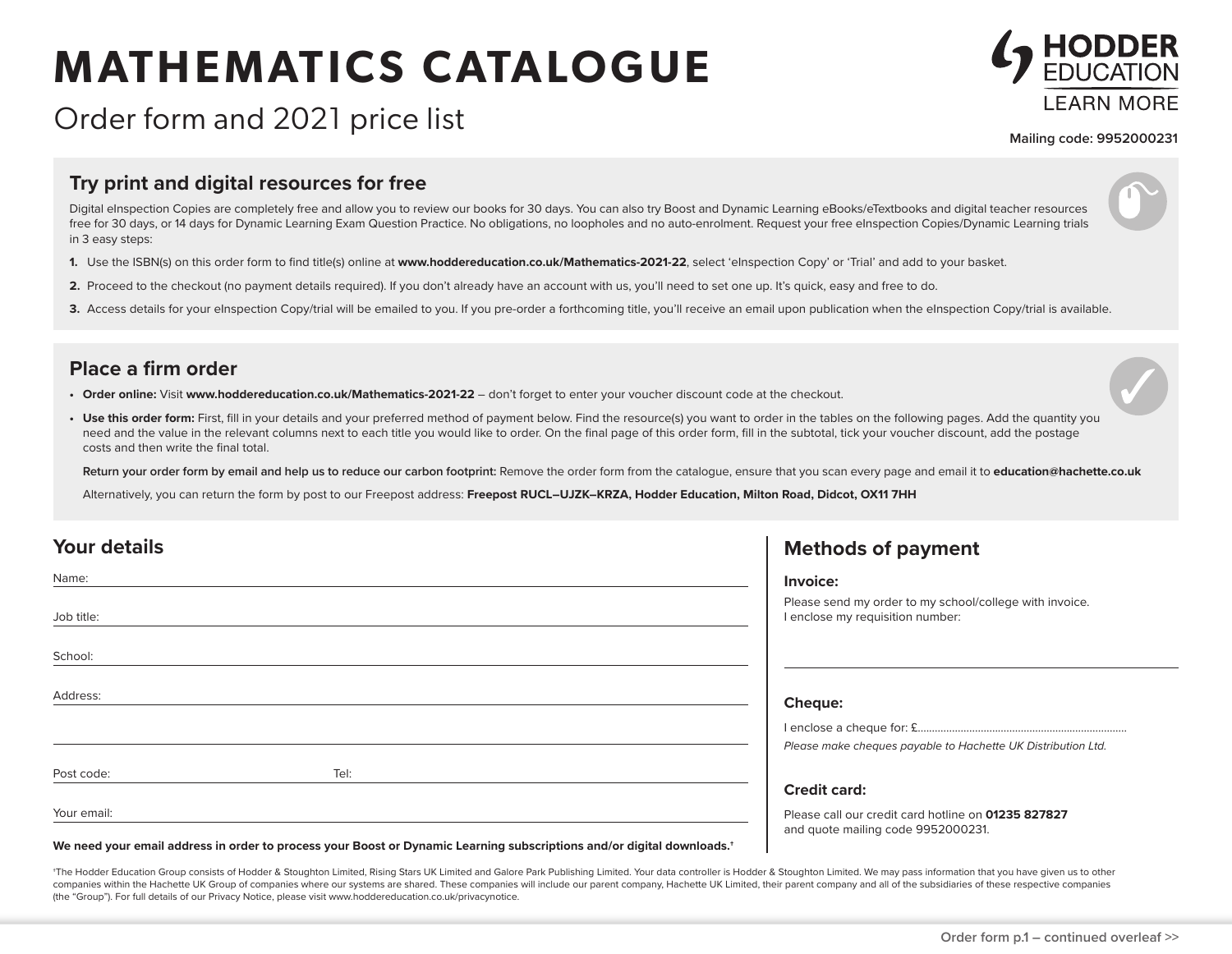| <b>Title</b>                                                                                    | <b>ISBN</b>   | Price                   | Qty | Value | <b>Title</b>                                                                                                                   | <b>ISBN</b>                    | <b>Price</b>   |
|-------------------------------------------------------------------------------------------------|---------------|-------------------------|-----|-------|--------------------------------------------------------------------------------------------------------------------------------|--------------------------------|----------------|
| <b>Key Stage Mastering Mathematics</b>                                                          |               |                         |     |       | RS Assessment from Hodder Education for Key Stage 3 (continued)                                                                |                                |                |
| <b>Student Books</b>                                                                            |               |                         |     |       | <b>Access Mathematics Tests (AMT), Second Edition</b>                                                                          |                                |                |
| Book 1                                                                                          | 9781398308398 | £19.99                  |     |       | Test 1 Form A (Pack of 10)                                                                                                     | 9781510416932                  | £21.00         |
| Book 1 Boost eBook                                                                              | 9781398308329 | £5.00 per year          |     |       | Test 1 Form B (Pack of 10)                                                                                                     | 9781510416949                  | £21.00         |
| Book 2                                                                                          | 9781398308404 | £19.99                  |     |       | Test 2 Form A (Pack of 10)                                                                                                     | 9781510416956                  | £21.00         |
| Book 2 Boost eBook                                                                              | 9781398308350 | £5.00 per year          |     |       | Test 2 Form B (Pack of 10)                                                                                                     | 9781510416963                  | £21.00         |
| Book 3                                                                                          | 9781398308411 | £19.99                  |     |       | Manual                                                                                                                         | 9781510416888                  | £46.00         |
| Book 3 Boost eBook                                                                              | 9781398308381 | £5.00 per year          |     |       | for use with Tests 1 and 2                                                                                                     |                                |                |
| <b>Boost subscriptions</b>                                                                      |               |                         |     |       | <b>Access Mathematics Test (AMT)</b>                                                                                           | 9781510403451                  | £2.10 (+ VAT)  |
| Core subscription                                                                               | 9781398334458 | £249.00 (+VAT) per year |     |       | interactive test credit                                                                                                        |                                |                |
|                                                                                                 | 9781398334472 | £799.00 (+VAT) per year |     |       | 1 credit = 1 test for 1 pupil                                                                                                  |                                |                |
| <b>Develop and Secure Practice Books</b>                                                        |               |                         |     |       | <b>MARK (My Assessment and Reporting Kit)</b><br>Your FREE online marksheets, gap analysis and reports for your PUMA KS3 tests |                                |                |
| Book 1                                                                                          | 9781398308428 | £6.99                   |     |       | <b>MARK</b>                                                                                                                    | 9781471886836                  | FREE           |
| Book 1 Boost eBook                                                                              | 9781398308527 | £4.50 per year          |     |       | <b>TeeJay Maths for Key Stage 3</b>                                                                                            |                                |                |
| Book 2                                                                                          | 9781398308459 | £6.99                   |     |       |                                                                                                                                |                                |                |
| Book 2 Boost eBook                                                                              | 9781398308589 | £4.50 per year          |     |       | Book 1                                                                                                                         | 9781907789618                  | £15.99         |
| Book 3                                                                                          | 9781398308473 | £6.99                   |     |       | Book 2                                                                                                                         | 9781907789625                  | £15.99         |
| Book 3 Boost eBook                                                                              | 9781398308640 | £4.50 per year          |     |       | Book 3                                                                                                                         | 9781907789632                  | £15.99         |
| <b>Extend Practice Books</b>                                                                    |               |                         |     |       | <b>Book 1 Homework Pack</b>                                                                                                    | 9781510484641                  | £75.00         |
| Book 1                                                                                          | 9781398308442 | £6.99                   |     |       | Book 2 Homework Pack                                                                                                           | 9781510484832                  | £75.00         |
| Book 1 Boost eBook                                                                              | 9781398308558 | £4.50 per year          |     |       | <b>Book 3 Homework Pack</b>                                                                                                    | 9781510484849                  | £75.00         |
| Book 2                                                                                          | 9781398308466 | £6.99                   |     |       | <b>Curriculum for Wales for 11-14 years</b>                                                                                    |                                |                |
|                                                                                                 |               |                         |     |       | Book 1                                                                                                                         | 9781398344457                  | £19.99         |
| Book 2 Boost eBook                                                                              | 9781398308619 | £4.50 per year          |     |       | Book 2                                                                                                                         | 9781398344464                  | £19.99         |
| Book 3                                                                                          | 9781398308480 | £6.99                   |     |       | Book 3                                                                                                                         | 9781398344471                  | £19.99         |
| Book 3 Boost eBook                                                                              | 9781398308671 | £4.50 per year          |     |       | <b>Pearson Edexcel GCSE Mastering Mathematics</b>                                                                              |                                |                |
| Key Stage 3 Mathematics: Questions to support NCETM Teaching for Mastery                        |               |                         |     |       | Foundation 1 Student eTextbook                                                                                                 | 9781471839856                  | £5.25 per year |
| Book 1                                                                                          | 9781510474925 | £99.00                  |     |       | Foundation 1 Whiteboard eTextbook                                                                                              | 9781471839863                  | Small school:  |
| Book 2                                                                                          | 9781510474932 | £99.00                  |     |       |                                                                                                                                |                                | £50 per year*  |
| Book 3                                                                                          | 9781510474949 | £99.00                  |     |       |                                                                                                                                |                                | Large school:  |
| Key Stage 3 Maths for non-specialist teachers: Improving your knowledge; improving your lessons |               |                         |     |       |                                                                                                                                |                                | £75 per year*  |
| For non-specialist teachers                                                                     | 9781510476394 | £99.00                  |     |       | Foundation 2/ Higher 1 Student Book<br>Foundation 2/ Higher 1                                                                  | 9781471839894<br>9781471839900 | £22.00         |
| RS Assessment from Hodder Education for Key Stage 3                                             |               |                         |     |       | Student eTextbook                                                                                                              |                                | £5.25 per year |
| <b>Progress in Understanding Mathematics Assessment (PUMA)</b>                                  |               |                         |     |       | Foundation 2/ Higher 1                                                                                                         | 9781471839917                  | Small school:  |
| Test 7, Autumn (Pack of 10)                                                                     | 9781510401631 | £18.50                  |     |       | Whiteboard eTextbook                                                                                                           |                                | £50 per year*  |
| Test 7, Spring (Pack of 10)                                                                     | 9781510401655 | £18.50                  |     |       |                                                                                                                                |                                | Large school:  |
| Test 7, Summer (Pack of 10)                                                                     | 9781510401662 | £18.50                  |     |       |                                                                                                                                |                                | £75 per year*  |
| Test 8, Autumn (Pack of 10)                                                                     | 9781510401679 | £18.50                  |     |       | Higher 2 Student Book                                                                                                          | 9781471839948                  | £22.00         |
| Test 8, Spring (Pack of 10)                                                                     | 9781510401686 | £18.50                  |     |       | Higher 2 Student eTextbook                                                                                                     | 9781471839955                  | £5.25 per year |
| Test 8, Summer (Pack of 10)                                                                     | 9781510401693 | £18.50                  |     |       | Higher 2 Whiteboard eTextbook                                                                                                  | 9781471839962                  | Small school:  |
| Test 9, Autumn (Pack of 10)                                                                     | 9781510401709 | £18.50                  |     |       |                                                                                                                                |                                | £50 per year*  |
| Test 9, Spring (Pack of 10)                                                                     | 9781510401716 | £18.50                  |     |       |                                                                                                                                |                                | Large school:  |
| Test 9, Summer (Pack of 10)                                                                     | 9781510401723 | £18.50                  |     |       |                                                                                                                                |                                | £75 per year*  |
| Manual for tests 7-9<br>The manual is required to mark your<br>PUMA KS3 tests                   | 9781510401730 | £46.00                  |     |       |                                                                                                                                |                                |                |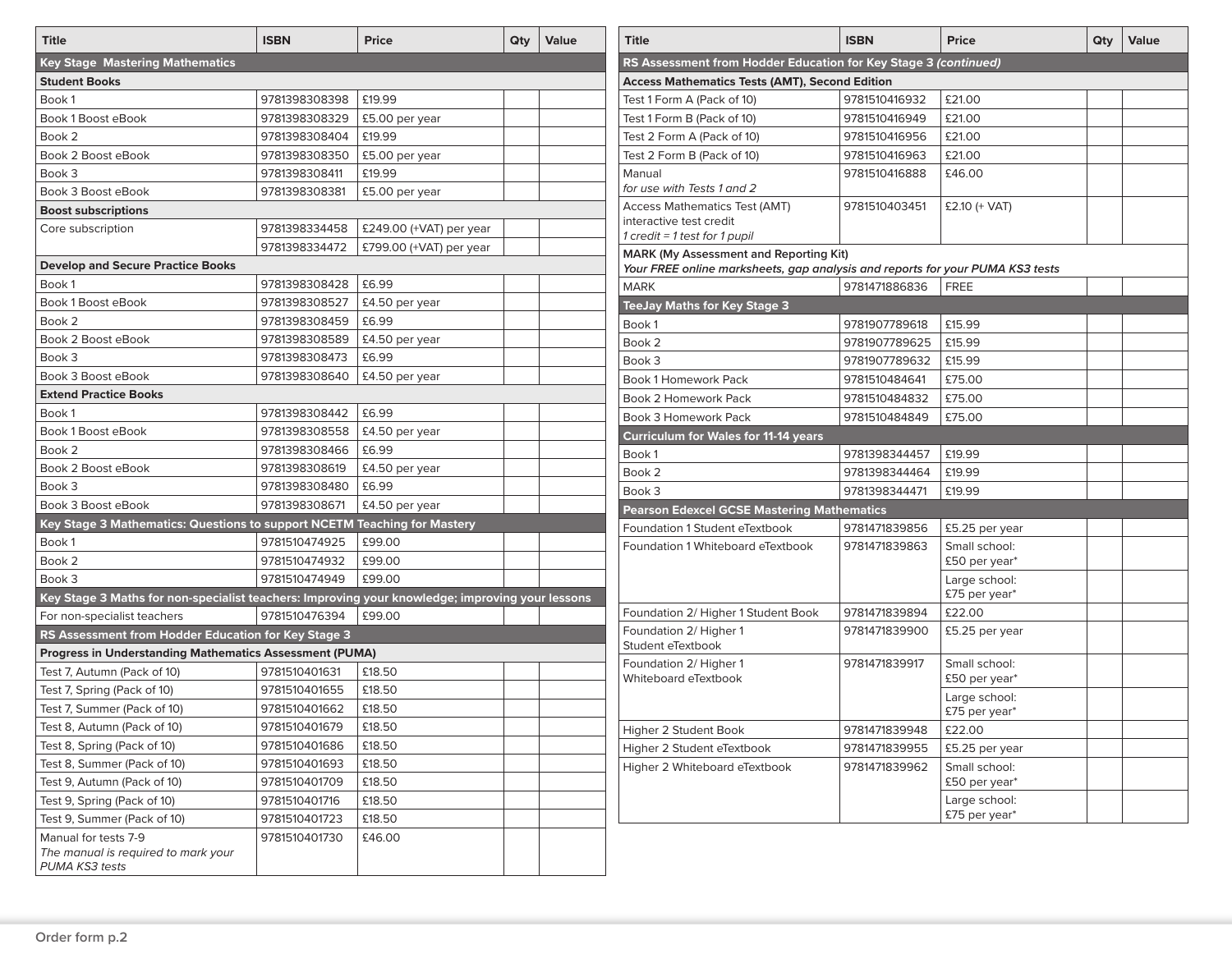| <b>Title</b>                                                             | <b>ISBN</b>   | <b>Price</b>                           | Qty | Value | <b>Title</b>                                                       | <b>ISBN</b>   | <b>Price</b>                          | Qty | Value |
|--------------------------------------------------------------------------|---------------|----------------------------------------|-----|-------|--------------------------------------------------------------------|---------------|---------------------------------------|-----|-------|
| <b>Pearson Edexcel GCSE Mastering Mathematics (continued)</b>            |               |                                        |     |       | <b>CCEA GCSE Mastering Mathematics (continued)</b>                 |               |                                       |     |       |
| Teaching & Learning Resources                                            | 9781471839979 | Small school:<br>£150 (+VAT) per year* |     |       | Higher, 2nd Edition<br>Whiteboard eTextbook                        | 9781471889875 | Small school:<br>£50 per year*        |     |       |
|                                                                          |               | Large school:<br>£200 (+VAT) per year* |     |       |                                                                    |               | Large school:<br>£75 per year*        |     |       |
| <b>Dynamic Learning Package</b>                                          | 9781471844706 | Small school:                          |     |       | Teaching & Learning Resources                                      | 9781510420427 | <b>FREE</b>                           |     |       |
| (includes the Whiteboard eTextbook<br>and Teaching & Learning Resources) |               | £400 (+VAT) per year*<br>Large school: |     |       | Dynamic Learning Package (includes<br>the Whiteboard eTextbook and | 9781510417328 | Small school:<br>£80 (+VAT) per year* |     |       |
|                                                                          |               | £720 (+VAT) per year*                  |     |       | Teaching & Learning Resources)                                     |               | Large school:                         |     |       |
| <b>OCR GCSE Mastering Mathematics</b>                                    |               |                                        |     |       |                                                                    |               | £120 (+VAT) per year*                 |     |       |
| <b>Foundation 1 Student Book</b>                                         | 9781471840012 | £22.00                                 |     |       | Foundation, 2nd Edition Practice Book                              | 9781471889912 | £9.99                                 |     |       |
| Foundation 1 Student eTextbook                                           | 9781471840098 | £5.25 per year*                        |     |       | Higher, 2nd Edition Practice Book                                  | 9781471889929 | £9.99                                 |     |       |
| Foundation 1 Whiteboard eTextbook                                        | 9781471840050 | Small school:<br>£50 per year*         |     |       | <b>WJEC GCSE Mastering Mathematics</b>                             |               |                                       |     |       |
|                                                                          |               | Large school:                          |     |       | <b>Student Books and eTextbooks</b>                                | 9781471856372 | £30.00                                |     |       |
|                                                                          |               | £75 per year*                          |     |       | <b>Foundation Student Book</b>                                     |               |                                       |     |       |
| Foundation 2/ Higher 1 Student Book                                      | 9781471840029 | £22.00                                 |     |       | Foundation Student eTextbook                                       | 9781471856129 | £7.00 per year*                       |     |       |
| Foundation 2/ Higher 1<br>Student eTextbook                              | 9781471840128 | £5.25 per year*                        |     |       | Foundation Whiteboard eTextbook                                    | 9781471856112 | Small school:<br>£50 per year*        |     |       |
| Foundation 2/ Higher 1                                                   | 9781471840067 | Small school:                          |     |       |                                                                    |               | Large school:<br>£75 per year*        |     |       |
| Whiteboard eTextbook                                                     |               | £50 per year*                          |     |       | Intermediate Student Book                                          | 9781471856518 | £30.00                                |     |       |
|                                                                          |               | Large school:<br>£75 per year*         |     |       | Intermediate Student eTextbook                                     | 9781471856150 | £7.00 per year*                       |     |       |
| Higher 2 Student Book                                                    | 9781471840036 | £22.00                                 |     |       | Intermediate Whiteboard eTextbook                                  | 9781471856167 | Small school:                         |     |       |
| Higher 2 Student eTextbook                                               | 9781471840142 | £5.25 per year*                        |     |       |                                                                    |               | £50 per year*                         |     |       |
| Higher 2 Whiteboard eTextbook                                            | 9781471840159 | Small school:<br>£50 per year*         |     |       |                                                                    |               | Large school:<br>£75 per year*        |     |       |
|                                                                          |               | Large school:                          |     |       | Higher Student Book                                                | 9781471856525 | £30.00                                |     |       |
|                                                                          |               | £75 per year*                          |     |       | Higher Student eTextbook                                           | 9781471856198 | £7.00 per year*                       |     |       |
| Teaching & Learning Resources                                            | 9781471840043 | Small school:<br>£150 (+VAT) per year* |     |       | Higher Whiteboard eTextbook                                        | 9781471856204 | Small school:<br>£50 per year*        |     |       |
|                                                                          |               | Large school:                          |     |       |                                                                    |               | Large school:<br>£75 per year*        |     |       |
|                                                                          |               | £200 (+VAT) per year*                  |     |       | Foundation Welsh Edition Student Book                              | 9781471866418 | £30.00                                |     |       |
| Dynamic Learning Package (includes<br>the Whiteboard eTextbook and       | 9781471844713 | Small school:<br>£400 (+VAT) per year* |     |       | <b>Foundation Welsh Edition</b><br>Student eTextbook               | 9781510400276 | £7.25 per year*                       |     |       |
| Teaching & Learning Resources)                                           |               | Large school:<br>£720 (+VAT) per year* |     |       | <b>Foundation Welsh Edition</b>                                    | 9781510400306 | Small school:                         |     |       |
| <b>CCEA GCSE Mastering Mathematics</b>                                   |               |                                        |     |       | Whiteboard eTextbook                                               |               | £50 per year*                         |     |       |
| Foundation, 2nd Edition Student Book                                     | 9781471889806 | £28.00                                 |     |       |                                                                    |               | Large school:<br>£75 per year*        |     |       |
| Foundation, 2nd Edition<br>Student eTextbook                             | 9781471889820 | £6.75 per year*                        |     |       | Intermediate Welsh Edition<br><b>Student Book</b>                  | 9781471866449 | £30.00                                |     |       |
| Foundation, 2nd Edition<br>Whiteboard eTextbook                          | 9781471889837 | Small school:<br>£50 per year*         |     |       | Intermediate Welsh Edition<br>Student eTextbook                    | 9781510403710 | £7.25 per year*                       |     |       |
|                                                                          |               | Large school:<br>£75 per year*         |     |       | Intermediate Welsh Edition                                         | 9781510403727 | Small school:                         |     |       |
| Higher, 2nd Edition Student Book                                         | 9781471889844 | £28.00                                 |     |       | Whiteboard eTextbook                                               |               | £50 per year*                         |     |       |
| Higher, 2nd Edition Student eTextbook                                    | 9781471889868 | £6.75 per year*                        |     |       |                                                                    |               | Large school:<br>£75 per year*        |     |       |

**Turn over to complete your order >>**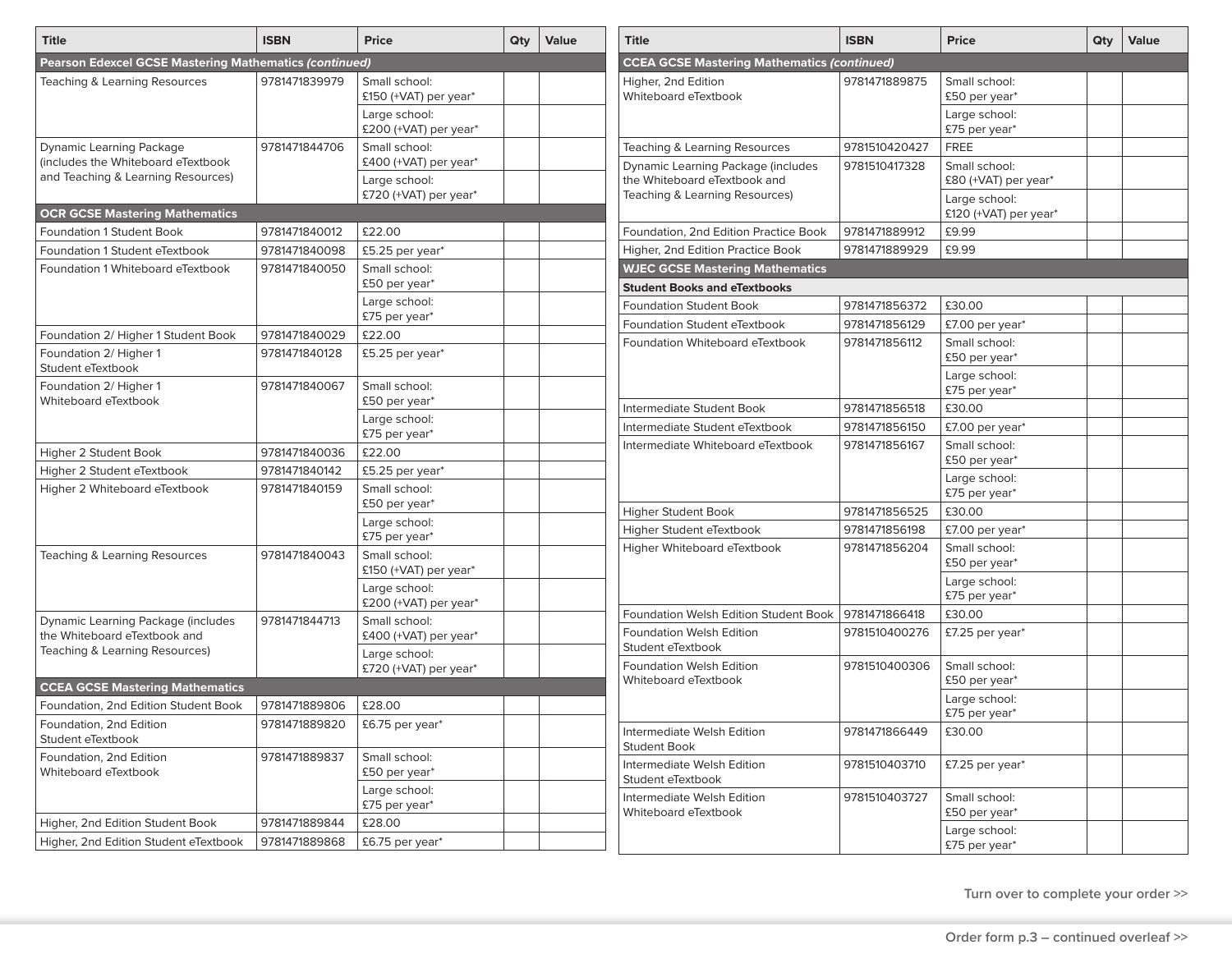| <b>Title</b>                                          | <b>ISBN</b>   | Price                                  | Qty | Value | <b>Title</b>                                                                 | <b>ISBN</b>   | <b>Price</b>                   | Qty | Value |
|-------------------------------------------------------|---------------|----------------------------------------|-----|-------|------------------------------------------------------------------------------|---------------|--------------------------------|-----|-------|
| <b>WJEC GCSE Mastering Mathematics (continued)</b>    |               |                                        |     |       | <b>OCR Level 3 Free Standing Mathematics Qualification: Additional Maths</b> |               |                                |     |       |
| Higher Welsh Edition Student Book                     | 9781471866463 | £30.00                                 |     |       | <b>Student Book</b>                                                          | 9781510449640 | £26.00                         |     |       |
| <b>Higher Welsh Edition</b>                           | 9781510400283 | £7.25 per year*                        |     |       | Boost eBook                                                                  | 9781398356603 | £6.50 per year                 |     |       |
| Student eTextbook                                     |               |                                        |     |       | My Revision Notes                                                            | 9781510449602 | £12.50                         |     |       |
| <b>Higher Welsh Edition</b>                           | 9781510400290 | Small school:                          |     |       | My Revision Notes Student eTextbook                                          | 9781398314795 | £4.80 per year                 |     |       |
| Whiteboard eTextbook                                  |               | £50 per year*                          |     |       | <b>Exam Practice</b>                                                         | 9781510449695 | £10.50                         |     |       |
|                                                       |               | Large school:<br>£75 per year*         |     |       | <b>AQA Level 2 Certificate in Further Mathematics</b>                        |               |                                |     |       |
| <b>My Revision Notes</b>                              |               |                                        |     |       | <b>Student Book</b>                                                          | 9781510446939 | £26.00                         |     |       |
| Foundation                                            | 9781471882524 | £9.99                                  |     |       | Boost eBook Publishing Autumn 2021                                           | 9781398354869 | £6.50 per year                 |     |       |
| Intermediate                                          | 9781471882982 | £9.99                                  |     |       | My Revision Notes                                                            | 9781510460782 | £13.50                         |     |       |
| Higher                                                | 9781471882531 | £9.99                                  |     |       | <b>Exam Practice</b>                                                         | 9781510460768 | £10.50                         |     |       |
| <b>Foundation Welsh Edition</b>                       | 9781510434776 | £9.50                                  |     |       | <b>Cambridge IGCSE and O Level Mathematics</b>                               |               |                                |     |       |
| Intermediate Welsh Edition                            | 9781510429567 | £9.50                                  |     |       | <b>Cambridge O Level Mathematics</b>                                         |               |                                |     |       |
| <b>Higher Welsh Edition</b>                           | 9781510434783 | £9.50                                  |     |       | <b>Student Book</b>                                                          | 9781471859625 | £25.75                         |     |       |
| <b>Practice Books</b>                                 |               |                                        |     |       | Student eTextbook                                                            | 9781471859717 | £17.00 per year                |     |       |
| Foundation                                            | 9781471874581 | £10.50                                 |     |       | <b>Cambridge IGCSE International Mathematics, Second Edition</b>             |               |                                |     |       |
| Intermediate                                          | 9781471874604 | £10.50                                 |     |       | <b>Student Book</b>                                                          | 9781510421400 | £33.50                         |     |       |
| Higher                                                | 9781471874628 | £10.99                                 |     |       | Boost eBook                                                                  | 9781398333796 | £17.00 per year*               |     |       |
| Intermediate Welsh Edition                            | 9781510415690 | £10.50                                 |     |       | Boost Core subscription.                                                     | 9781398340978 | £200 (+VAT)                    |     |       |
| <b>Higher Welsh Edition</b>                           | 9781510415706 | £10.50                                 |     |       | Subscription expires June 2026.                                              |               |                                |     |       |
|                                                       |               |                                        |     |       | <b>Cambridge IGCSE Core Mathematics, Fourth Edition</b>                      |               |                                |     |       |
| <b>Teaching &amp; Learning Resources</b>              | 9781471856211 | Small school:                          |     |       | <b>Student Book</b>                                                          | 9781510421660 | £26.75                         |     |       |
| Teaching & Learning Resources                         |               | £150 (+VAT) per year*                  |     |       | Boost eBook                                                                  | 9781398354951 | £13.50 per year                |     |       |
|                                                       |               | Large school:                          |     |       | Workbook                                                                     | 9781510421677 | £7.75                          |     |       |
|                                                       |               | £200 (+VAT) per year*                  |     |       | <b>Cambridge IGCSE Mathematics Core and Extended, Fourth Edition</b>         |               |                                |     |       |
| <b>Dynamic Learning Package</b>                       | 9781471857737 | Small school:                          |     |       | <b>Student Book</b>                                                          | 9781510421684 | £26.75                         |     |       |
| (includes the Whiteboard eTextbooks                   |               | £400 (+VAT) per year*                  |     |       | Boost eBook                                                                  | 9781398333871 | £13.50 per year                |     |       |
| and Teaching & Learning Resources)                    |               | Large school:<br>£720 (+VAT) per year* |     |       | Boost Core subscription.<br>Subscription expires June 2026.                  | 9781398341067 | £200 (+VAT)                    |     |       |
| <b>Welsh Edition Dynamic Learning</b>                 | 9781510404182 | Small school:                          |     |       | Workbook                                                                     | 9781510421707 | £7.75                          |     |       |
| Package (includes the Welsh Edition                   |               | £120 (+VAT) per year*                  |     |       | Revision Guide, Third Edition                                                | 9781510421714 | £14.50                         |     |       |
| Whiteboard eTextbooks)                                |               | Large school:                          |     |       | <b>Cambridge IGCSE and O Level Additional Mathematics</b>                    |               |                                |     |       |
|                                                       |               | £180 (+VAT) per year*                  |     |       | <b>Student Book</b>                                                          | 9781510421646 | £29.00                         |     |       |
| Pearson Edexcel GCSE: Success in a Year               |               |                                        |     |       | Boost eBook                                                                  | 9781398333802 | £14.50                         |     |       |
| <b>Student Book</b>                                   | 9781471886775 | £25.00                                 |     |       | Boost Core subscription.                                                     | 9781398340992 | £200 (+VAT)                    |     |       |
| Student eTextbook                                     | 9781471899119 | £6 per year                            |     |       | Subscription expires June 2026.                                              |               |                                |     |       |
| Whiteboard eTextbook                                  | 9781471891700 | Small school:<br>£50 per year*         |     |       | Workbook                                                                     | 9781510421653 | £7.75                          |     |       |
|                                                       |               | Large school:                          |     |       | <b>AQA Level 3 Certificate in Mathematical Studies</b>                       |               |                                |     |       |
|                                                       |               | £75 per year*                          |     |       | <b>Student Book</b>                                                          | 9781471863752 | £23.00                         |     |       |
| <b>Teaching and Learning Resources</b>                | 9781471886799 | Small school:                          |     |       | Student eTextbook                                                            | 9781471863776 | £5.25 per year                 |     |       |
|                                                       |               | £200 (+VAT) per year*<br>Large school: |     |       | Whiteboard eTextbook                                                         | 9781471863783 | Small cohort:<br>£50 per year* |     |       |
|                                                       |               | £300 (+VAT) per year*                  |     |       |                                                                              |               | Large cohort:<br>£75 per year* |     |       |
| <b>Resit Success: GCSE Maths for College Learners</b> |               |                                        |     |       |                                                                              |               |                                |     |       |
| Teaching and Learning Resources                       | 9781471886935 | £6 (+VAT) per year                     |     |       |                                                                              |               |                                |     |       |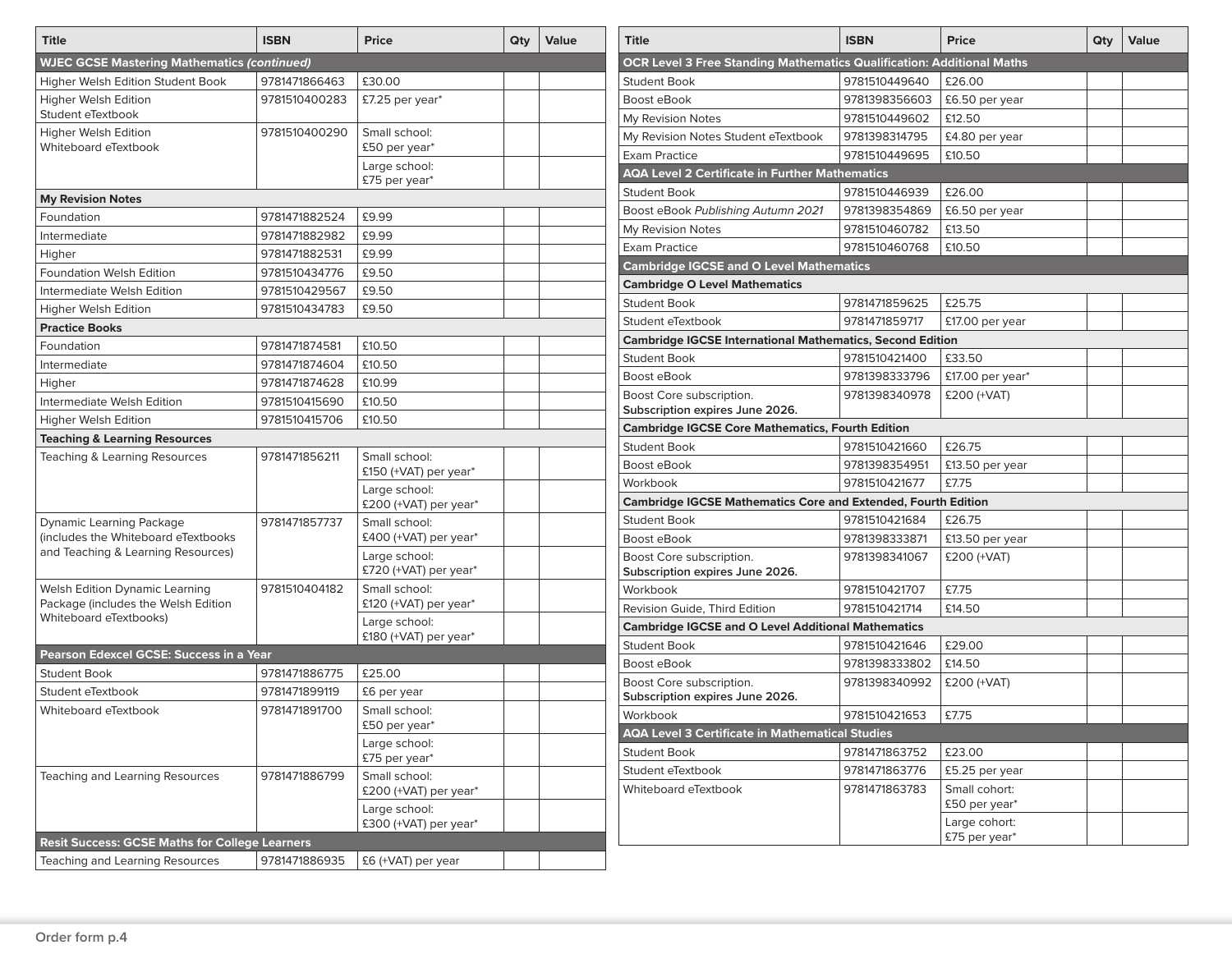| <b>Title</b>                                      | <b>ISBN</b>   | <b>Price</b>   | Qty | <b>Value</b> |
|---------------------------------------------------|---------------|----------------|-----|--------------|
| A-level Mathematics: First Aid Kit                |               |                |     |              |
| Paperback                                         | 9781510482401 | £9.99          |     |              |
| Boost eBook Publishing Autumn 2021                | 9781398360570 | £5.99 per year |     |              |
| <b>MEI (OCR B) A Level Mathematics</b>            |               |                |     |              |
| <b>Student Books and eBooks</b>                   |               |                |     |              |
| Year 1 Student Book                               | 9781471852978 | £30.00         |     |              |
| Year 1 Boost eBook                                | 9781398356245 | £7.50 per year |     |              |
| Year 2 Student Book                               | 9781471852985 | £30.00         |     |              |
| Year 2 Boost eBook                                | 9781398356252 | £7.50 per year |     |              |
| <b>My Revision Notes</b>                          |               |                |     |              |
| AS Pure                                           | 9781510417557 | £10.99         |     |              |
| AS Pure Student eTextbook                         | 9781398316126 | £4.40 per year |     |              |
| <b>AS Applied</b>                                 | 9781510417670 | £10.99         |     |              |
| AS Applied Student eTextbook                      | 9781398316140 | £4.40 per year |     |              |
| A Level Pure                                      | 9781510417656 | £14.99         |     |              |
| A Level Pure Student eTextbook                    | 9781398316089 | £6.00 per year |     |              |
| A Level Applied                                   | 9781510417533 | £14.99         |     |              |
| A Level Applied Student eTextbook                 | 9781398314818 | £6.00 per year |     |              |
| <b>Exam Practice</b>                              |               |                |     |              |
| AS                                                | 9781510423619 | £9.50          |     |              |
| A Level                                           | 9781510423626 | £9.50          |     |              |
| MEI (OCR B) A Level Further Mathematics           |               |                |     |              |
| <b>Student Books and eBooks</b>                   |               |                |     |              |
| Core Year 1, 4th Edition Student Book             | 9781471852992 | £23.00         |     |              |
| Core Year 1, 4th Edition Boost eBook              | 9781398355996 | £6.00 per year |     |              |
| Core Year 2, 4th Edition Student Book             | 9781471853012 | £23.00         |     |              |
| Core Year 2, 4th Edition Boost eBook              | 9781398356238 | £6.00 per year |     |              |
| Statistics, 4th Edition Student Book              | 9781471853029 | £24.00         |     |              |
| Statistics, 4th Edition Boost eBook               | 9781398355989 | £6.00 per year |     |              |
| Mechanics, 4th Edition Student Book               | 9781471853036 | £25.00         |     |              |
| Mechanics, 4th Edition Boost eBook                | 9781398355972 | £6.50 per year |     |              |
| Modelling with Algorithms                         | 9781510403130 | £17.99         |     |              |
| <b>Student Book</b>                               |               |                |     |              |
| Modelling with Algorithms Boost eBook             | 9781398356344 | £4.50 per year |     |              |
| Numerical Methods Student Book                    | 9781510403581 | £17.99         |     |              |
| Numerical Methods Boost eBook                     | 9781398356368 | £4.50 per year |     |              |
| Further Pure Maths with Technology                | 9781510403598 | £17.99         |     |              |
| <b>Student Book</b>                               |               |                |     |              |
| Further Pure Maths with Technology<br>Boost eBook | 9781398356276 | £4.50 per year |     |              |
| Extra Pure                                        | 9781510403628 | £17.99         |     |              |
| Extra Pure Boost eBook                            | 9781398356269 | £4.50 per year |     |              |
| <b>Pearson Edexcel A level Mathematics</b>        |               |                |     |              |
| <b>Student Books and eTextbooks</b>               |               |                |     |              |
| Year 1 Student Book                               | 9781471853043 | £30.00         |     |              |
| Year 1 Student eTextbook                          | 9781471851612 | £7.50 per year |     |              |

| <b>Title</b>                                       | <b>ISBN</b>   | <b>Price</b>                   | Qty | <b>Value</b> |
|----------------------------------------------------|---------------|--------------------------------|-----|--------------|
| Pearson Edexcel A level Mathematics (continued)    |               |                                |     |              |
| Year 1 Whiteboard eTextbook                        | 9781471851629 | Small cohort:<br>£50 per year* |     |              |
|                                                    |               | Large cohort:<br>£75 per year* |     |              |
| Year 2 Student Book                                | 9781471853050 | £30.00                         |     |              |
| Year 2 Student eTextbook                           | 9781471851674 | £7.50 per year                 |     |              |
| Year 2 Whiteboard eTextbook                        | 9781471851667 | Small cohort:<br>£50 per year* |     |              |
|                                                    |               | Large cohort:<br>£75 per year* |     |              |
| <b>My Revision Notes</b>                           |               |                                |     |              |
| AS Pure Student eTextbook                          | 9781398316188 | £3.60 per year                 |     |              |
| AS Applied Student eTextbook                       | 9781398316195 | £3.60 per year                 |     |              |
| A Level Pure                                       | 9781510417519 | £12.99                         |     |              |
| A Level Applied                                    | 9781510417441 | £12.99                         |     |              |
| A Level Applied Student eTextbook                  | 9781398316072 | £5.20 per year                 |     |              |
| <b>Exam Practice</b>                               |               |                                |     |              |
| AS                                                 | 9781510423633 | £9.50                          |     |              |
| A level                                            | 9781510423640 | £9.50                          |     |              |
| <b>Pearson Edexcel A level Further Mathematics</b> |               |                                |     |              |
| <b>Student Books and eTextbooks</b>                |               |                                |     |              |
| Core Year 1, 4th Edition Student Book              | 9781471860218 | £23.00                         |     |              |
| Year 1 Student eTextbook                           | 9781471851704 | £5.50 per year                 |     |              |
| Year 1 Whiteboard eTextbook                        | 9781471851711 | Small cohort:<br>£50 per year* |     |              |
|                                                    |               | Large cohort:<br>£75 per year* |     |              |
| Core Year 2, 4th Edition Student Book              | 9781471886423 | £23.00                         |     |              |
| Year 2 Student eTextbook                           | 9781471851810 | £5.50 per year                 |     |              |
| Year 2 Whiteboard eTextbook                        | 9781471851827 | Small cohort:<br>£50 per year* |     |              |
|                                                    |               | Large cohort:<br>£75 per year* |     |              |
| Statistics, 4th Edition Student Book               | 9781510414556 | £24.00                         |     |              |
| Statistics Student eTextbook                       | 9781510414570 | £5.75 per year                 |     |              |
| Statistics Whiteboard eTextbook                    | 9781510414563 | Small cohort:<br>£50 per year* |     |              |
|                                                    |               | Large cohort:<br>£75 per year* |     |              |
| Mechanics, 4th Edition Student Book                | 9781510414525 | £24.00                         |     |              |
| Mechanics Student eTextbook                        | 9781510414549 | £5.75 per year                 |     |              |
| Mechanics Whiteboard eTextbook                     | 9781510414532 | Small cohort:<br>£50 per year* |     |              |
|                                                    |               | Large cohort:<br>£75 per year* |     |              |
| Decision Student Book                              | 9781510433359 | £19.99                         |     |              |

**Turn over to complete your order >>**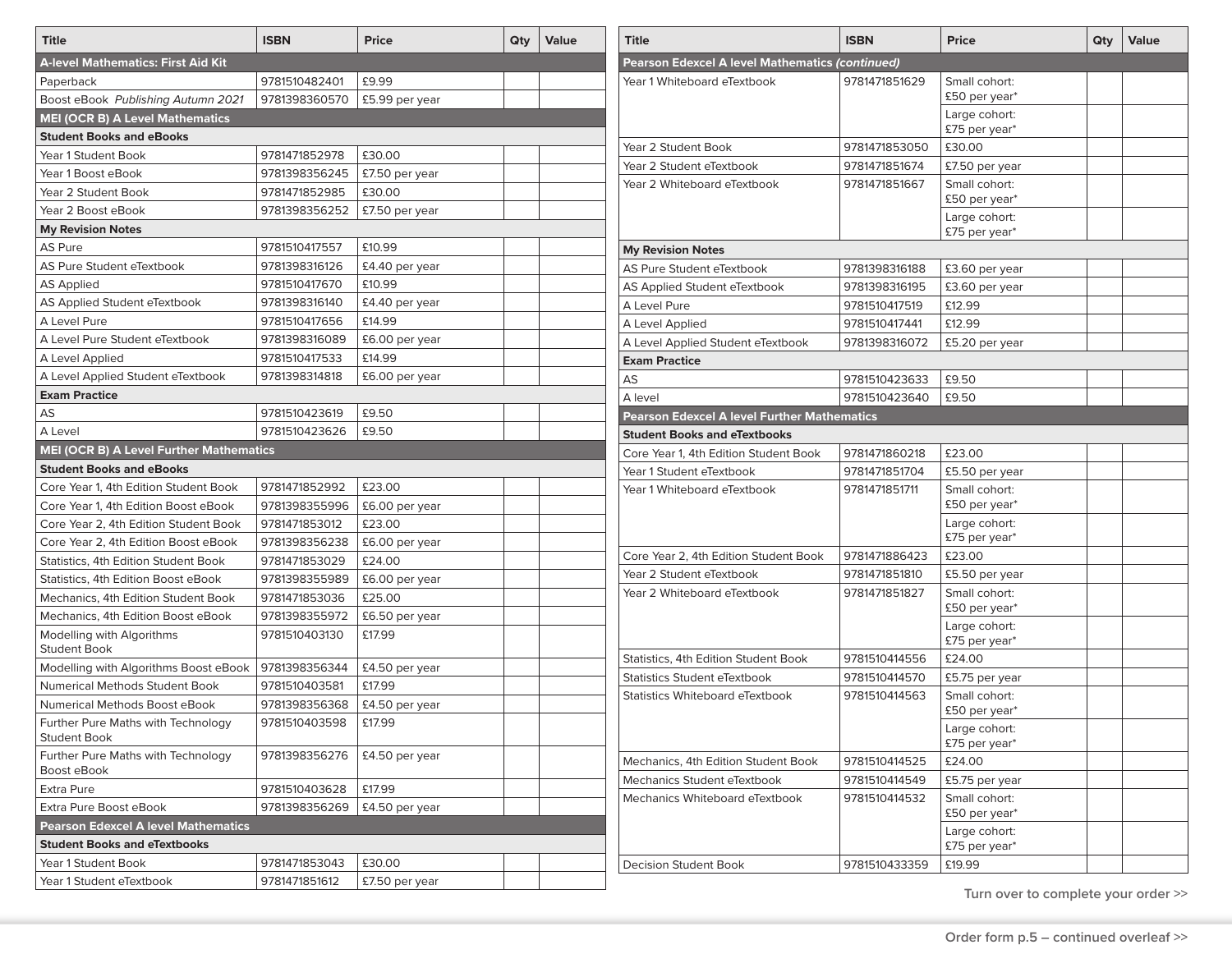| <b>Title</b>                                                   | <b>ISBN</b>   | <b>Price</b>                    | Qty | Value                                      | <b>Title</b>                                                | <b>ISBN</b>   | Price                    | Qty | Value |  |  |  |
|----------------------------------------------------------------|---------------|---------------------------------|-----|--------------------------------------------|-------------------------------------------------------------|---------------|--------------------------|-----|-------|--|--|--|
| Pearson Edexcel A level Further Mathematics (continued)        |               |                                 |     | <b>AQA A-level Mathematics (continued)</b> |                                                             |               |                          |     |       |  |  |  |
| Decision Student eTextbook                                     | 9781510430327 | £4.75 per year                  |     |                                            | A Level Applied Student eTextbook                           | 9781398316133 | £5.20 per year           |     |       |  |  |  |
| Decision Whiteboard eTextbook                                  | 9781510430334 | Small cohort:                   |     |                                            | <b>Exam Practice</b>                                        |               |                          |     |       |  |  |  |
|                                                                |               | £50 per year*                   |     |                                            | AS                                                          | 9781510423657 | £9.50                    |     |       |  |  |  |
|                                                                |               | Large cohort:                   |     |                                            | A Level                                                     | 9781510423664 | £9.50                    |     |       |  |  |  |
|                                                                |               | £75 per year*                   |     |                                            | <b>AQA A-level Further Mathematics</b>                      |               |                          |     |       |  |  |  |
| Pearson Edexcel A level Mathematics<br>and Further Mathematics | 9781510412392 | Small cohort:<br>£280 per year* |     |                                            | <b>Student Books and eTextbooks</b>                         |               |                          |     |       |  |  |  |
| <b>Dynamic Learning Package</b>                                |               | Large cohort:                   |     |                                            | Core Year 1 Student Book                                    | 9781471883316 | £23.00                   |     |       |  |  |  |
| (includes all Whiteboard eTextbooks)                           |               | £420 per year*                  |     |                                            | Core Year 1 Boost eBook                                     | 9781398354760 | £6.00 per year           |     |       |  |  |  |
| <b>OCR (A) Level Mathematics</b>                               |               |                                 |     |                                            | Core Year 2 Student Book                                    | 9781471883323 | £23.00                   |     |       |  |  |  |
| <b>Student Books and eTextbooks</b>                            |               |                                 |     |                                            | Core Year 2 Boost eBook                                     | 9781398354777 | £6.00 per year           |     |       |  |  |  |
| Year 1 Student Book                                            | 9781471853067 | £30.00                          |     |                                            | <b>Statistics Student Book</b>                              | 9781510414655 | £24.00                   |     |       |  |  |  |
| Year 1 Boost eBook                                             | 9781398357914 | £7.50 per year                  |     |                                            | <b>Statistics Boost eBook</b>                               | 9781398354753 | £6.00 per year           |     |       |  |  |  |
| Year 2 Student Book                                            | 9781471853074 | £30.00                          |     |                                            | <b>Mechanics Student Book</b>                               | 9781510414426 | £24.00                   |     |       |  |  |  |
| Year 2 Boost eBook                                             | 9781398357921 | £7.50 per year                  |     |                                            | Mechanics Boost eBook                                       | 9781398354746 | £6.00 per year           |     |       |  |  |  |
| <b>My Revision Notes</b>                                       |               |                                 |     |                                            | Discrete Student Book                                       | 9781510433342 | £19.99                   |     |       |  |  |  |
| A Level Pure                                                   | 9781510417571 | £12.99                          |     |                                            | Discrete Boost eBook                                        | 9781398354739 | £5.00 per year           |     |       |  |  |  |
| A Level Pure Student eTextbook                                 | 9781398316171 | £5.20 per year                  |     |                                            | <b>Cambridge International AS &amp; A Level Mathematics</b> |               |                          |     |       |  |  |  |
| A Level Applied                                                | 9781510417632 | £12.99                          |     |                                            | <b>Student Books and eTextbooks</b>                         |               |                          |     |       |  |  |  |
| A Level Applied Student eTextbook                              | 9781398316164 | £5.20 per year                  |     |                                            | Pure 1, 2nd Edition Student Book                            | 9781510421721 | £24.00                   |     |       |  |  |  |
| <b>Exam Practice</b>                                           |               |                                 |     |                                            | Pure 1, 2nd Edition Student eTextbook                       | 9781510420762 | £16.00 per year          |     |       |  |  |  |
| AS                                                             | 9781510423671 | £9.50                           |     |                                            | Pure 1, 2nd Edition                                         | 9781510420779 | £120 - access until      |     |       |  |  |  |
| A Level                                                        | 9781510423688 | £9.50                           |     |                                            | Whiteboard eTextbook                                        |               | 31 August 2023           |     |       |  |  |  |
| <b>OCR (A) Level Further Mathematics</b>                       |               |                                 |     | Pure 2 and 3, 2nd Edition Student Book     | 9781510421738                                               | £30.00        |                          |     |       |  |  |  |
| <b>Student Books and eTextbooks</b>                            |               |                                 |     |                                            | Pure 2 and 3, 2nd Edition<br>Student eTextbook              | 9781510420854 | £20.00 per year          |     |       |  |  |  |
| Core Year 1 Student Book                                       | 9781471886478 | £23.00                          |     |                                            | Pure 2 and 3, 2nd Edition                                   | 9781510420878 | £120 - access until      |     |       |  |  |  |
| Core Year 1 Boost eBook                                        | 9781398357891 | £6.00 per year                  |     |                                            | Whiteboard eTextbook                                        |               | 31 August 2023           |     |       |  |  |  |
| Core Year 2 Student Book                                       | 9781471886485 | £23.00                          |     |                                            | <b>Mechanics Student Book</b>                               | 9781510421745 | £21.00                   |     |       |  |  |  |
| Core Year 2 Boost eBook                                        | 9781398357907 | £6.00 per year                  |     |                                            | Mechanics Student eTextbook                                 | 9781510420953 | £14.50 per year          |     |       |  |  |  |
| <b>Statistics Student Book</b>                                 | 9781510414501 | £24.00                          |     |                                            | Mechanics Whiteboard eTextbook                              | 9781510420977 | £120 - access until      |     |       |  |  |  |
| <b>Statistics Boost eBook</b>                                  | 9781398357884 | £6.00 per year                  |     |                                            |                                                             |               | 31 August 2023           |     |       |  |  |  |
| <b>Mechanics Student Book</b>                                  | 9781510414518 | £24.00                          |     |                                            | Probability & Statistics 1 Student Book                     | 9781510421752 | £21.00                   |     |       |  |  |  |
| Mechanics Boost eBook                                          | 9781398357877 | £6.00 per year                  |     |                                            | Probability & Statistics 1                                  | 9781510421066 | £14.00 per year          |     |       |  |  |  |
| Discrete Student Book                                          | 9781510433373 | £19.99                          |     |                                            | Student eTextbook                                           |               |                          |     |       |  |  |  |
| Discrete Boost eBook                                           | 9781398357860 | £5.00 per year                  |     |                                            | Probability & Statistics 1<br>Whiteboard eTextbook          | 9781510421097 | £120 - access until      |     |       |  |  |  |
| <b>AQA A-level Mathematics</b>                                 |               |                                 |     |                                            | Probability & Statistics 2 Student Book                     | 9781510421776 | 31 August 2023<br>£21.00 |     |       |  |  |  |
| <b>Student Books and eTextbooks</b>                            |               |                                 |     |                                            | Probability & Statistics 2                                  | 9781510421158 | £14.00 per year          |     |       |  |  |  |
| Year 1 Student Book                                            | 9781471852862 | £30.00                          |     |                                            | Student eTextbook                                           |               |                          |     |       |  |  |  |
| Year 1 Boost eBook                                             | 9781398354784 | £7.50 per year                  |     |                                            | Probability & Statistics 2                                  | 9781510421165 | £120 - access until      |     |       |  |  |  |
| Year 2 Student Book                                            | 9781471852893 | £30.00                          |     |                                            | Whiteboard eTextbook                                        |               | 31 August 2023           |     |       |  |  |  |
| Year 2 Boost eBook                                             | 9781398354791 | £7.50 per year                  |     |                                            | <b>Question &amp; Workbooks</b>                             |               |                          |     |       |  |  |  |
| <b>My Revision Notes</b>                                       |               |                                 |     |                                            | Pure 1                                                      | 9781510421844 | £9.50                    |     |       |  |  |  |
| AS Pure Student eTextbook                                      | 9781398316102 | £3.60 per year                  |     |                                            | Pure 2                                                      | 9781510458437 | £9.50                    |     |       |  |  |  |
| A Level Pure                                                   | 9781510417403 | £12.99                          |     |                                            | Pure 3                                                      | 9781510458444 | £9.50                    |     |       |  |  |  |
| A Level Applied                                                | 9781510417373 | £12.99                          |     |                                            | Mechanics                                                   | 9781510421837 | £9.50                    |     |       |  |  |  |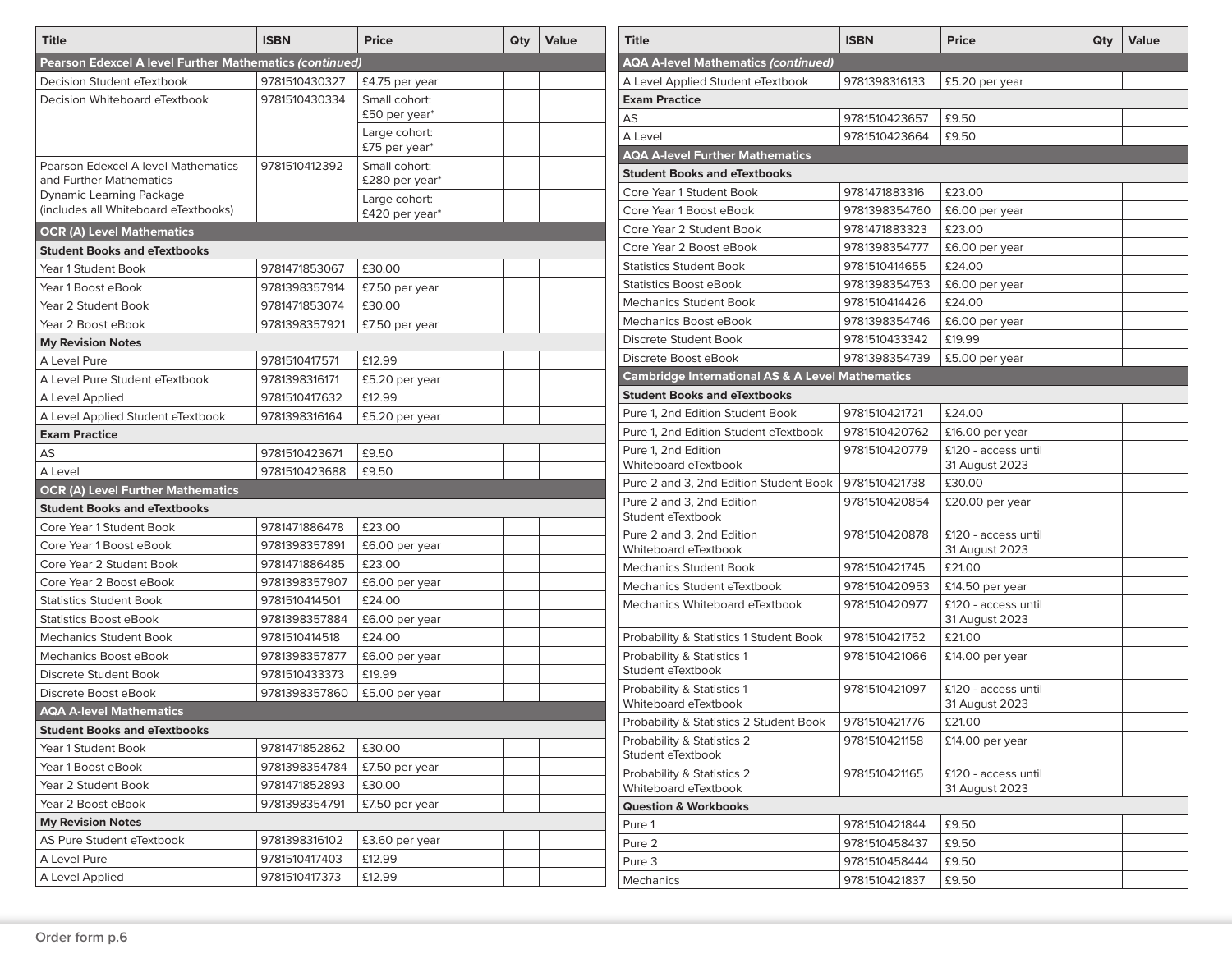| <b>Title</b>                                                                       | <b>ISBN</b>   | <b>Price</b>                          | Qty | Value |
|------------------------------------------------------------------------------------|---------------|---------------------------------------|-----|-------|
| <b>Cambridge International AS &amp; A Level Mathematics (continued)</b>            |               |                                       |     |       |
| Probability & Statistics 1                                                         | 9781510421875 | £9.50                                 |     |       |
| Probability & Statistics 2                                                         | 9781510421882 | £9.50                                 |     |       |
| <b>Cambridge International AS &amp; A Level Further Mathematics</b>                |               |                                       |     |       |
| <b>Student Books and eTextbooks</b>                                                |               |                                       |     |       |
| <b>Further Pure Mathematics 1</b><br><b>Student Book</b>                           | 9781510421783 | £26.50                                |     |       |
| <b>Further Pure Mathematics 1</b><br>Student eTextbook                             | 9781510422025 | £17.50 per year                       |     |       |
| <b>Further Pure Mathematics 1</b><br>Whiteboard eTextbook                          | 9781510422032 | £120 - access until<br>31 August 2023 |     |       |
| <b>Further Pure Mathematics 2</b><br><b>Student Book</b>                           | 9781510421790 | £26.50                                |     |       |
| <b>Further Pure Mathematics 2</b><br>Student eTextbook                             | 9781510422063 | £17.50 per year                       |     |       |
| <b>Further Pure Mathematics 2</b><br>Whiteboard eTextbook                          | 9781510422070 | £120 - access until<br>31 August 2023 |     |       |
| <b>Further Mechanics Student Book</b>                                              | 9781510421806 | £26.50                                |     |       |
| <b>Further Mechanics Student eTextbook</b>                                         | 9781510422100 | £17.50 per year                       |     |       |
| <b>Further Mechanics</b><br>Whiteboard eTextbook                                   | 9781510422117 | £120 - access until<br>31 August 2023 |     |       |
| Further Probability & Statistics<br><b>Student Book</b>                            | 9781510421813 | £26.50                                |     |       |
| <b>Further Probability &amp; Statistics</b><br>Student eTextbook                   | 9781510422148 | £17.50 per year                       |     |       |
| <b>Further Probability &amp; Statistics</b><br>Whiteboard eTextbook                | 9781510422155 | £120 - access until<br>31 August 2023 |     |       |
| <b>WJEC AS and A2 Mathematics</b>                                                  |               |                                       |     |       |
| AS                                                                                 | 9781510467163 | £14.99                                |     |       |
| A2                                                                                 | 9781510467194 | £14.99                                |     |       |
| <b>AS Welsh Edition</b><br>Publishing Spring 2020                                  | 9781510486287 | £14.99                                |     |       |
| A2 Welsh Edition<br>Publishing Summer 2020                                         | 9781510486331 | £14.99                                |     |       |
| STEP, MAT, TMUA: Skills for Success in University Admissions Tests for Mathematics |               |                                       |     |       |
| Paperback                                                                          | 9781398323315 | £24.99                                |     |       |
| Boost eBook                                                                        | 9781398322202 | £6.50 per year                        |     |       |
| <b>International specifications</b>                                                |               |                                       |     |       |
| Mathematics for the IB MYP 1, 2 & 3                                                |               |                                       |     |       |
| <b>MYP 1 Student Book</b>                                                          | 9781471880919 | £18.50                                |     |       |
| MYP 1 Boost eBook                                                                  | 9781398334151 | £12.50 per year                       |     |       |
| MYP 2 Student Book                                                                 | 9781471880971 | £18.50                                |     |       |
| MYP 2 Boost eBook                                                                  | 9781398334168 | £12.50 per year                       |     |       |
| MYP 3 Student Book                                                                 | 9781471881039 | £18.50                                |     |       |
| MYP 3 Boost eBook                                                                  | 9781398334175 | £12.50 per year                       |     |       |
| MYP 1: Boost                                                                       | 9781398341296 | £300.00 (+VAT) per year               |     |       |
| MYP 2: Boost                                                                       | 9781398341319 | £300.00 (+VAT) per year               |     |       |
| MYP 3: Boost                                                                       | 9781398341326 | £300.00 (+VAT) per year               |     |       |

| <b>Title</b>                                                                             | <b>ISBN</b>   | <b>Price</b>                                   | Qty | Value |
|------------------------------------------------------------------------------------------|---------------|------------------------------------------------|-----|-------|
| International specifications <i>(continued)</i>                                          |               |                                                |     |       |
| <b>Mathematics for MYP 4 &amp; 5 By Concept</b>                                          |               |                                                |     |       |
| <b>Student Book</b>                                                                      | 9781471841521 | £35.00                                         |     |       |
| Boost eBook                                                                              | 9781398334182 | £17.50 per year                                |     |       |
| Boost                                                                                    | 9781398341333 | £400.00 (+VAT) per year                        |     |       |
| <b>Mathematics for the IB Diploma</b>                                                    |               |                                                |     |       |
| Analysis and approaches SL<br><b>Student Book</b>                                        | 9781510462359 | £44.00                                         |     |       |
| Analysis and approaches SL<br>Boost eBook                                                | 9781398334304 | £17.50 per year                                |     |       |
| Analysis and approaches HL<br>Student Book                                               | 9781510462366 | £44.00                                         |     |       |
| Analysis and approaches HL<br>Boost eBook                                                | 9781398334311 | £17.50 per year                                |     |       |
| Applications and interpretation SL<br><b>Student Book</b>                                | 9781510462380 | £42.00                                         |     |       |
| Applications and interpretation SL<br><b>Boost eBook</b>                                 | 9781398334359 | £17.50 per year                                |     |       |
| Applications and interpretation HL<br><b>Student Book</b>                                | 9781510462373 | £42.00                                         |     |       |
| Applications and interpretation HL<br>Boost eBook                                        | 9781398334366 | £17.50 per year                                |     |       |
| Analysis and approaches SL & HL:<br>Boost                                                | 9781398341265 | £550 (+VAT) - access<br>lasts until June 2026  |     |       |
| Applications and interpretation<br>SL & HL: Boost                                        | 978139834127  | £550 (+VAT) - access<br>lasts until June 2026  |     |       |
| Analysis and approaches HL & SL<br>and Applications and interpretation<br>HL & SL: Boost | 9781398346239 | £1000 (+VAT) - access<br>lasts until June 2026 |     |       |
| Analysis and approaches SL<br><b>Exam Practice Workbook</b>                              | 9781398321182 | £15.00                                         |     |       |
| Analysis and approaches SL<br>Exam Practice Workbook Boost eBook                         | 9781398342361 | £9.50 per year                                 |     |       |
| Analysis and approaches HL<br><b>Exam Practice Workbook</b>                              | 9781398321878 | £19.50                                         |     |       |
| Analysis and approaches HL<br>Exam Practice Workbook Boost eBook                         | 9781398342316 | £7.50 per year                                 |     |       |
| Applications and interpretation SL<br><b>Exam Practice Workbook</b>                      | 9781398321892 | £15.00                                         |     |       |
| Applications and interpretation SL<br>Exam Practice Workbook Boost eBook                 | 9781398342323 | £9.50 per year                                 |     |       |
| Applications and interpretation HL<br>Exam Practice Workbook                             | 9781398321885 | £19.50                                         |     |       |
| Applications and interpretation HL<br>Exam Practice Workbook Boost eBook                 | 9781398342354 | £7.50 per year                                 |     |       |
| <b>Cambridge Checkpoint Maths</b>                                                        |               |                                                |     |       |
| Student Book 7                                                                           | 9781398301948 | £19.50                                         |     |       |
| Student Book 7 Boost eBook                                                               | 9781398301986 | £13.00 per year                                |     |       |

**Turn over to complete your order >>**